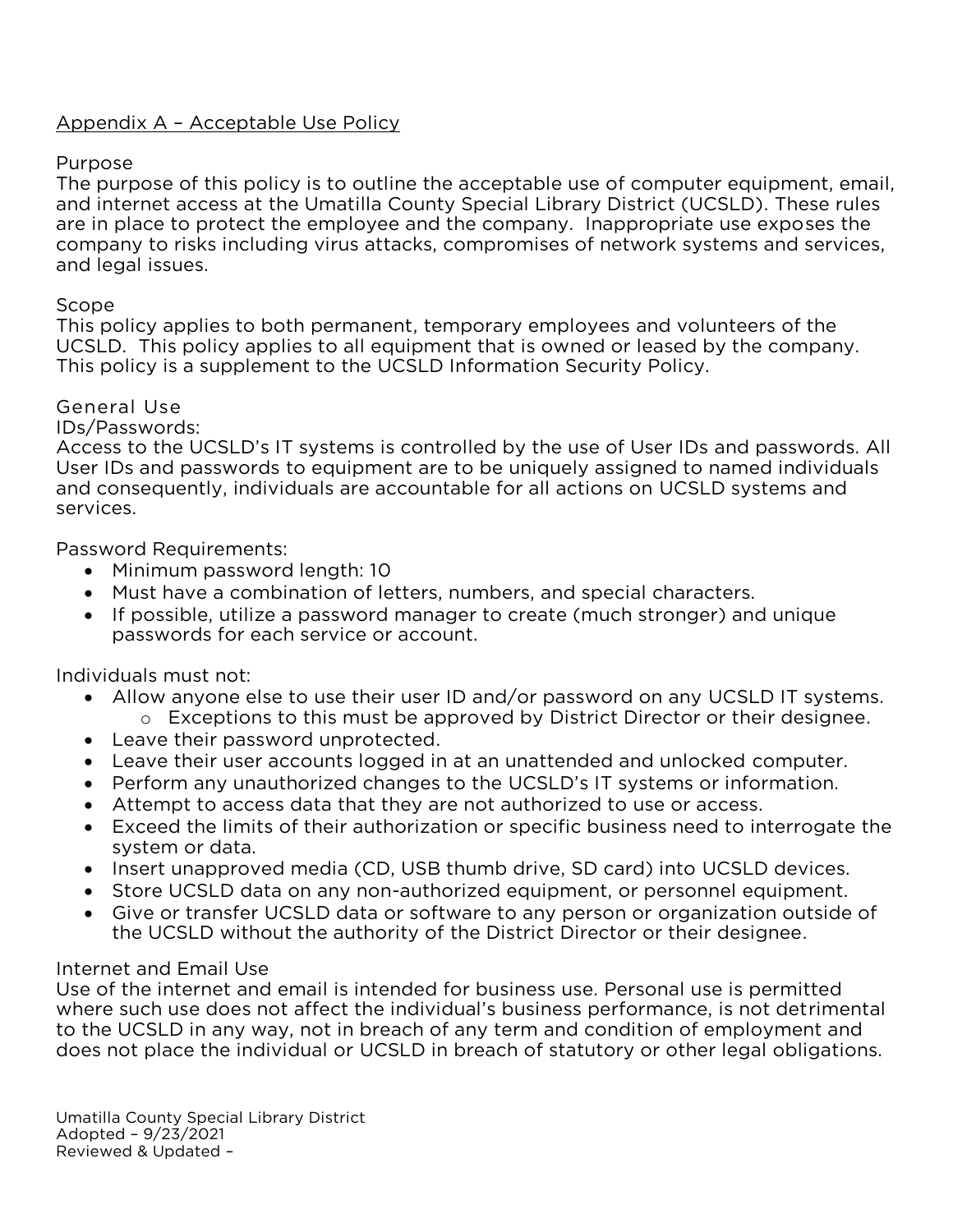All individuals are accountable for their actions on the internet and email systems.<br>Individuals must not:

- Disclose employee, client, and other proprietary information which the employee has access
	- Use the internet or email for the purposes of harassment or abuse.<br>• Use profanity, obscenities, or derogatory remarks in communication
	- Use profanity, obscenities, or derogatory remarks in communications.
	- Access, download, send or receive any data (including images), which the UCSLD considers offensive in any way, including sexually explicit, discriminatory, defamatory or libelous material.
	- Use the internet or email to make personal gains or conduct a personal business.<br>• Use the internet or email to gamble
	- Use the internet or email to gamble.
	- Use the email systems in a way that could affect its reliability or effectiveness, for example distributing chain letters or spam.
	- Place any information on the Internet that relates to the UCSLD, alter any information about it, or express any opinion about the UCSI D, unless they information about it, or express any opinion about the UCSLD, unless they are
	- Send unprotected sensitive or confidential information externally.<br>• Forward UCSLD mail to personal non-UCSLD email accounts (for
	- Forward UCSLD mail to personal non-UCSLD email accounts (for example a
	- Make official commitments through the internet or email on behalf of the UCSLD<br>unless authorized to do so.
	- Download copyrighted material such as music media (MP3) files, film and video<br>files (not an exhaustive list) without appropriate approval.
	- In any way infringe any copyright, database rights, trademarks or other intellectual property.
	- Download any software from the internet without prior approval.<br>• Remove or disable anti-virus software
	- Remove or disable anti-virus software.<br>• Use unauthorized services on the interr
	- Use unauthorized services on the internet to store or transmit PII (personally identifying information). This includes (Dropbox, Google Drive, personal email accounts, etc.). accounts, etc.)

## Email:

To avoid being a victim of malicious software or phishing attack remember:

- Never download or open attachments from unknown recipients.<br>• Hover over links to determine if the link is legitimate
	- Hover over links to determine if the link is legitimate.
	- If it's a specific account asking you to sign into an account don't click a link within the email visit the site directly to login.
	- Verify sender. Sometimes the best way to do this is call the sender back to make<br>sure they are the ones who initiated the email.
	- Never provide personal information. Legitimate companies will never ask for you to provide personal information including passwords in an email. to provide personal information including passwords in an email.

# Clean Desk and Clear Screen

In order to reduce the risk of unauthorized access or loss of information, the UCSLD enforces a clear desk and screen policy as follows: enforces a clear desk and screen policy as follows:

Umatilla County Special Library District<br>Adopted - 9/23/2021 Reviewed & Updated -Reviewed & Updated –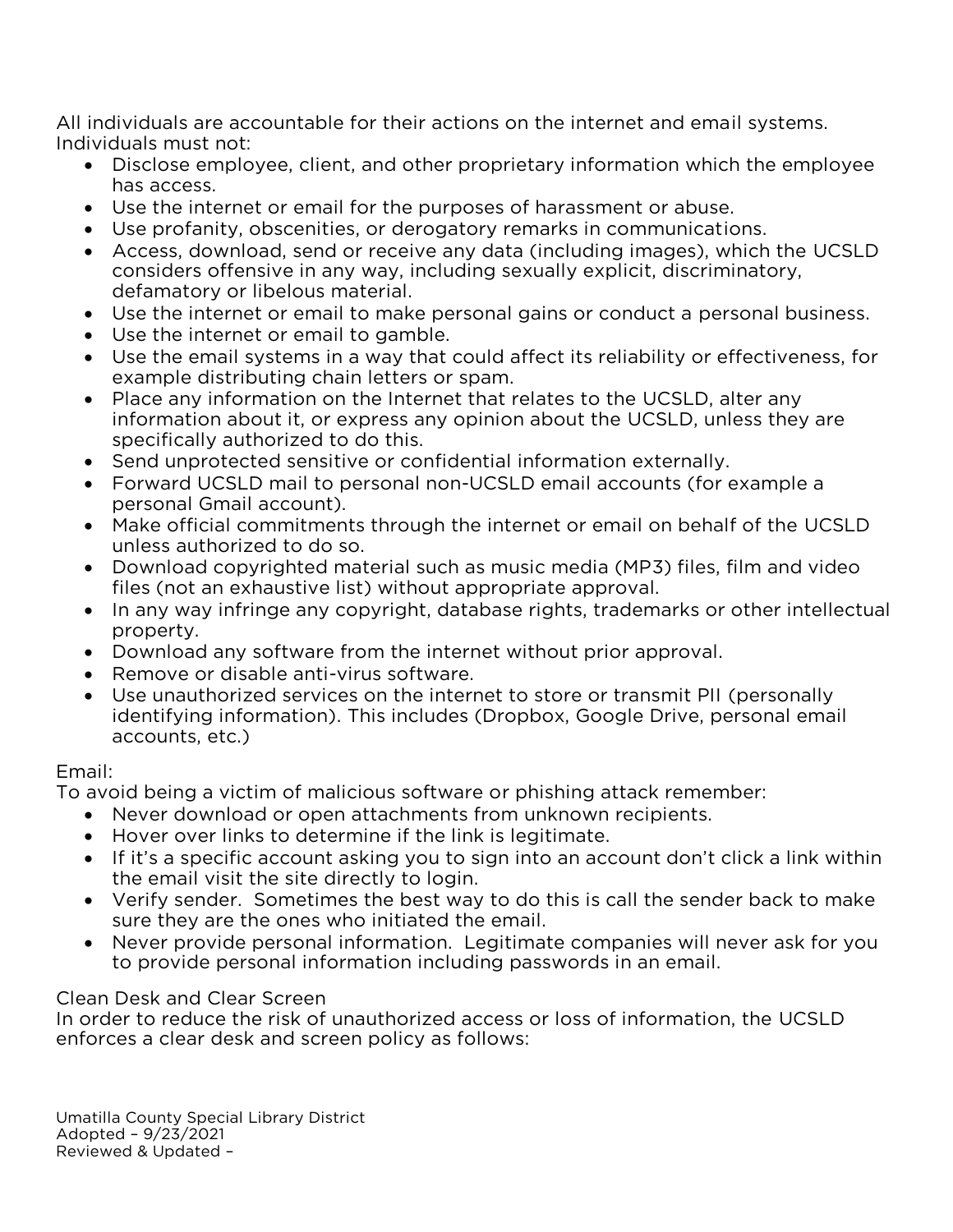- Maintaining a "clean desk" or working area throughout the day and ensure there are no confidential documents in open view if absent from their desk for an extended period of time. This will help to ensure that confidential customer information is not inadvertently disclosed.
- Computers must be logged off/locked or protected with a screen locking<br>mechanism controlled by a password when unattended.
- Ensure that paper-based information is appropriately monitored and protected.<br>• Ensure that all confidential documents are properly locked-un at the end of each
- Ensure that all confidential documents are properly locked-up at the end of each filing cabinets or desk drawers, etc.
- All business-related printed matter must be disposed of using confidential waste<br>hins or shredders bins or shredders.

# Working Off-site

It is accepted that laptops and mobile devices will be taken off-site. The following controls must be applied:

- Only equipment approved by the UCSLD may be used to download personal information locally to the device.
	- Equipment and media taken off-site must not be left unattended in public places<br>and not left in sight in a car. Lock devices in the trunk out of sight while traveling.
	- Laptops must be carried as hand luggage when traveling.<br>• When outside the office computers must utilize the endpoint protection VPN
	- When outside the office, computers must utilize the endpoint protection VPN before connecting to resources. before connecting to resources.

# Mobile Devices

- Mobile devices such as smartphones and tablets may be used but require approval.<br>• It is not permitted to save client information locally to a mobile device
	- It is not permitted to save client information locally to a mobile device.
	- Mobile devices need to be password protected.

## Mobile Storage Devices

Mobile devices such as memory sticks, CDs, DVDs and removable hard drives must be used only in situations when network connectivity is unavailable or there is no other secure method of transferring data. Only authorized mobile storage devices with encryption enabled must be used, when transferring sensitive or confidential data. encryption enabled must be used, when transferring sensitive or confidential data.

Telephone Equipment Conditions of Use<br>The use of UCSLD voice equipment is intended for business use. Personal use of voice equipment is allowed but should be limited. Individuals must not:

- Make hoax or threatening calls to internal or external destinations.<br>• Accent reverse charge calls from domestic or International operat
	- Accept reverse charge calls from domestic or International operators, unless it is for business use.

Actions upon Termination of Contract<br>All UCSLD equipment and data, for example laptops and mobile devices including telephones, smartphones, USB memory devices and CDs/DVDs, must be returned to the  $\frac{1}{2}$  memory dependence of  $\frac{1}{2}$  memory devices and  $\frac{1}{2}$  memory dependence of  $\frac{1}{2}$  must be returned to the returned to the returned to the returned to the returned to the returned to the returned to the UCSLD at termination of employment.

Umatilla County Special Library District<br>Adopted - 9/23/2021 Reviewed & Updated -Reviewed & Updated –